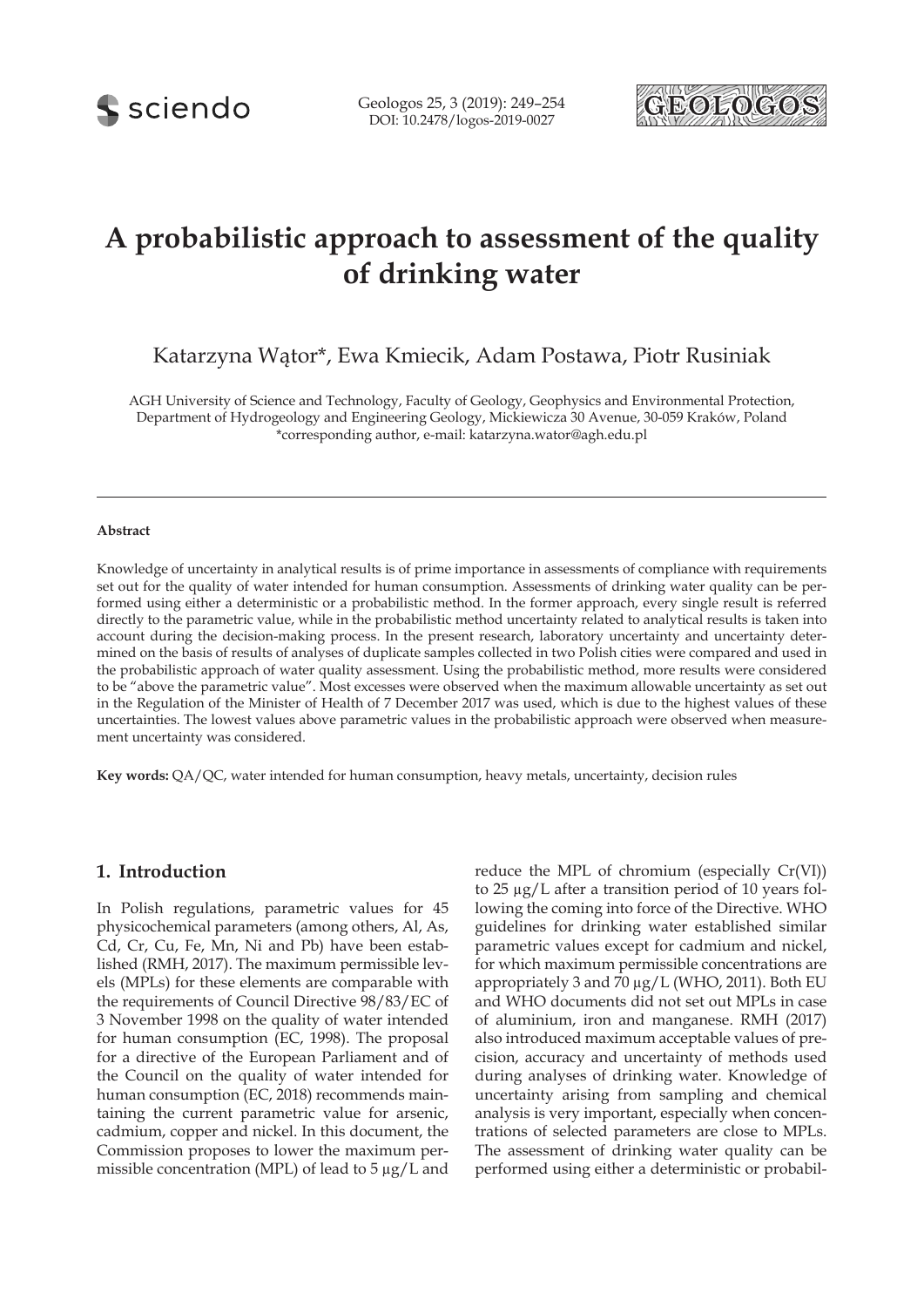istic method. In the former approach, every single result is referred directly to the parametric value, while in the latter, uncertainty related to the analytical results is taken into account during the decision-making process (Ellison & Williams, 2007; Demetriades, 2010; Wątor et al., 2016).

The simplest method which probably requires the lowest financial expenses for estimating uncertainty is the duplicate samples method. It can be carried out in accordance with the balanced design or a simplified version of it, the unbalanced design (Garret & Goss, 1980; Ellison &Williams, 2007; ISO, 2016a; Wątor et al., 2016; Kmiecik, 2018). Duplicate samples are collected in parallel with normal samples, using the same sampling procedure by the same sampler. Samples are further analysed in the same laboratory, using the same analytical methods and by the same analyst. This allows to minimise systematic errors arising from sampling and analysis, the contribution of which are not included in this method of estimating uncertainty (Ellison & Williams, 2007; Kmiecik, 2011; Wątor et al., 2016).

The main goal of the present research was a comparison of laboratory uncertainty and uncertainty determined on the basis of results of analyses of duplicate samples collected in two Polish cities.

This makes it possible to assess whether or not the chosen method of sample collection and analysis is appropriate for the purpose of checking the quality of drinking water. Uncertainty estimated were used in probabilistic assessment of drinking water quality.

# **2. Material and methods**

Water samples were collected from two different water supply systems. In total, two hundred samples were taken from taps in houses and flats in two Polish cities – Kraków and Myszków. In parallel with one hundred normal samples, eleven duplicates and blanks were collected during each fieldwork. One sampling protocol was used. The first liter of water was taken directly from the tap without prior rinsing of the installation. Concentrations of Al, As, Cd, Cr, Cu, Fe, Mn, Ni and Pb were determined using the ICP-MS method (mass spectrometer ELAN 6100, PerkinElmer) in accordance with requirements described in the ISO (2016b) standard. The samples were analysed in the certified AGH-UST Hydrogeochemical Laboratory (certificate of accreditation AB 1050). Limits of quantification and

**Table 1.** ICP-MS method parameters compared with requirements set out by EC (1998) and RMH (2017)

|           | ICP-MS method parameters            |                      | $EC$ (1998) and RMH (2017) requirements      |                     |                    |  |
|-----------|-------------------------------------|----------------------|----------------------------------------------|---------------------|--------------------|--|
| Parameter | Limit of quantification Uncertainty |                      | Maximum permissible level Limit of detection |                     | Uncertainty        |  |
|           | $(LOQ)$ $[\mu g/L]$                 | $(U_{\mu\nu})\ [\%]$ | $(MPL)$ [µg/L]                               | $(LOD)$ $[\mu g/L]$ | $(U_{_{RMH}})$ [%] |  |
| Al        | 5                                   | 14                   | 200                                          | 20                  | 25                 |  |
| As        |                                     | 18                   | 10                                           |                     | 30                 |  |
| Cd        | 0.3                                 | 20                   | 5                                            | 0.5                 | 25                 |  |
| Cr        | 5                                   | 19                   | 50                                           | 5                   | 30                 |  |
| Cu        |                                     | 20                   | 2000                                         | 200                 | 25                 |  |
| Fe        | 20                                  | 16                   | 200                                          | 20                  | 30                 |  |
| Mn        | 3                                   | 11                   | 50                                           | 5                   | 30                 |  |
| Ni        |                                     | 16                   | 20                                           |                     | 25                 |  |
| Pb        | 0.1                                 | 15                   | 10                                           |                     | 25                 |  |

**Table 2.** Measurement uncertainty calculated using ROBAN software

|           |                     | FIELD-1                 | FIELD-2             |                         |  |
|-----------|---------------------|-------------------------|---------------------|-------------------------|--|
| Parameter | Mean concentration  | Measurement uncertainty | Mean concentration  | Measurement uncertainty |  |
|           | $(x_{mean})$ [µg/L] | $(U_{meas})$ [%]        | $(x_{mean})$ [µg/L] | $(U_{meas})$ [%]        |  |
| Al        | 26.89               | 7.67                    | 2.76                | 46.59                   |  |
| As        | 0.78                | 6.43                    | 0.77                | 9.35                    |  |
| Cd        | 0.34                | 9.91                    | 0.44                | 7.31                    |  |
| Cr        | 4.51                | 7.50                    | 4.43                | 7.64                    |  |
| Cu        | 23.88               | 2.70                    | 7.17                | 3.21                    |  |
| Fe        | 157.9               | 14.97                   | 424.8               | 2.63                    |  |
| Mn        | 4.14                | 5.36                    | 46.4                | 3.36                    |  |
| Ni        | 2.03                | 3.16                    | 1.77                | 8.83                    |  |
| Pb        | 1.65                | 9.45                    | 2.02                | 4.36                    |  |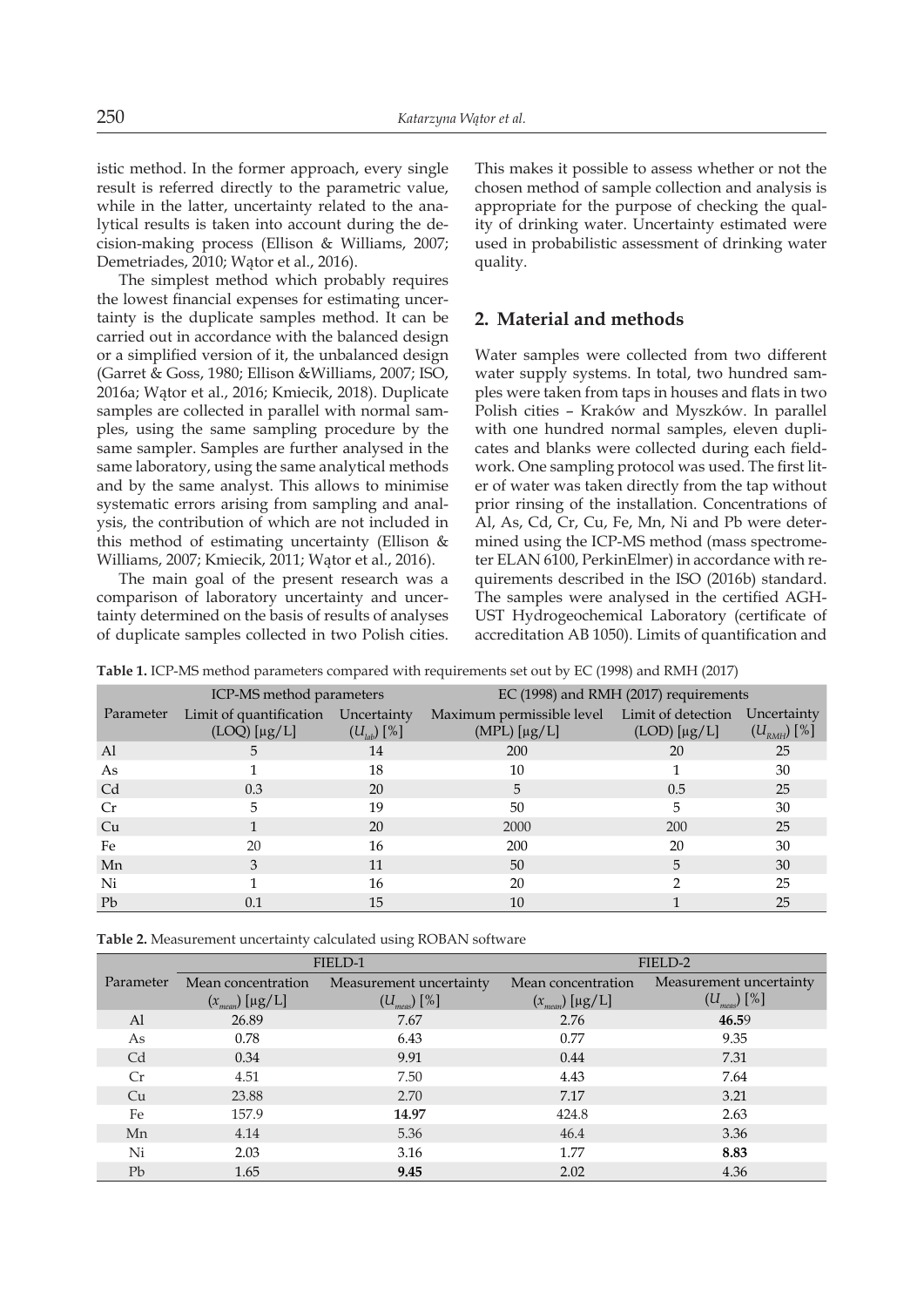uncertainties calculated during method validation were compared with requirements included in regulations set out by the Ministry of Health (RMH, 2017) and Drinking Water Directive (EC, 1998); these can be found in Table 1.

Total uncertainties declared by the laboratory are lower than minimum values of this characteristic of the analysis included in RMH (2017). Also, limits of quantification for the selected elements met requirements of this regulation (Table 2) and are even lower than the maximum permissible detection limit values (Table 1).

#### **3. Results and discussion**

Precision was expressed as a relative standard deviation of multiple measurements  $(n = 10)$  of the same sample, whereas accuracy was determined for the natural water samples spiked with the known concentration of analytes. The results obtained were compared with requirements of RMH (2017) (Fig. 1).

In case of precision, the relative standard deviations are significantly lower than permissible values set at a level of 10%. For Al, Ni, Pb and Zn accuracy is equal to 10%, which is the maximum allowable value according to RMH (2017).



**Fig. 1.** Results of precision (**A**) and accuracy (**B**) determination related to requirements set out by RMH (2017) – red line

Duplicates were collected and analysed in the same way as the normal samples. The unbalanced design was applied (Ellison & Williams, 2007; Kmiecik, 2011).

ROBAN software was used for determination of measurement uncertainties (*Umeas*) during both sampling campaigns. Robust ANOVA was chosen as the method of calculation.

The concentrations of selected elements observed (Al in FIELD-2 campaign and As and Cr in both fieldwork campaigns) are below laboratory limits of quantification (see Tables 1 and 2). However, because of the comparable concentrations in normal and duplicate samples and acceptable values of precision and accuracy, it can be stated that all data can be included in estimating uncertainties. Such low concentrations of aluminium (about half of the limit of quantification) are reflected in the calculated measurement uncertainty which reached almost 50% (Table 2). With regard to all other elements analysed during FIELD-1 and FIELD-2 operations, the determined measurement uncertainties are below those declared by the laboratory.

All results obtained during normal samples analyses ( $n = 100$ ) were compared with the maximum permissible concentrations established by the Minister of Health in RMH (2017). Box-and-whiskers plots were used for graphical presentation of the deterministic approach (Fig. 2). In this method, every single result is referred directly to the parametric value. When measured concentrations exceed MPL, water cannot be used for drinking purposes. When the deterministic approach is used to determine compliance with legal requirements, selected points (samples) in both field campaigns where concentrations of iron and lead exceeded maximum permissible levels were indicated. Moreover, results exceeding parametric values were also observed in the case of nickel and manganese in some samples collected during FIELD-2 campaigns (Fig. 2).

The probabilistic method was applied in three variants with 1) uncertainty declared by the laboratory  $(U_{\mu\nu})$  (Table 1), 2) measurement uncertainty estimated during QA/QC programme (*Umeas*) (Table 2) and 3) maximum allowable uncertainty  $(U_{RMH})$ according to RMH (2017) (Table 1). The decision rule was defined as follows: water can be used for drinking purposes when the determined concentration, plus the uncertainty, are below the parametric value (Ellison & Williams, 2007; Demetriades, 2010; Wątor et al., 2016). Figure 3 presents comparisons of these methods for nickel in selected samples for which concentrations were close to the parametric value.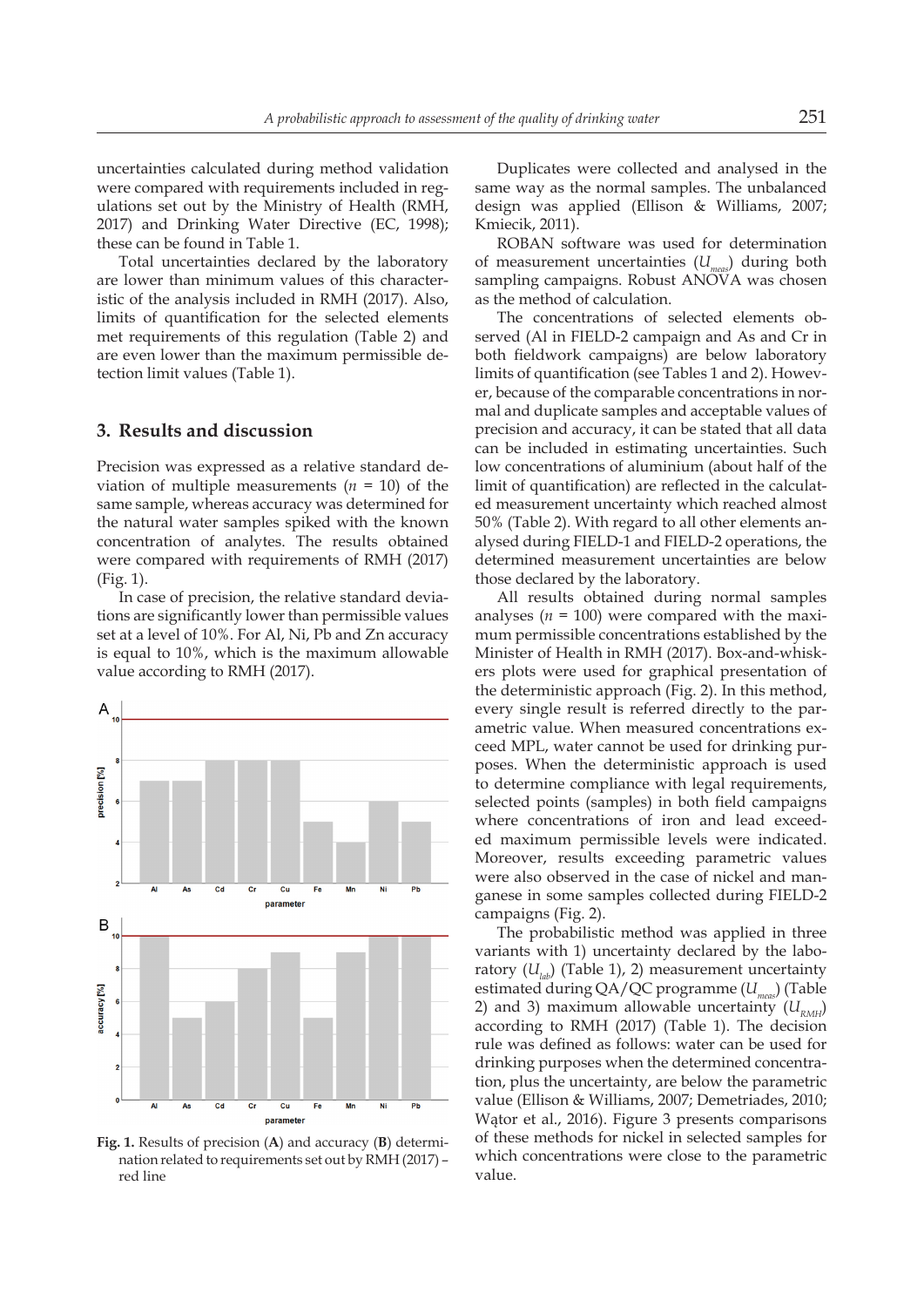

**Fig. 2.** Results of deterministic approach for Al (**A**), As (**B**), Cd (**C**), Cr (**D**), Cu (**E**), Fe (**F**), Mn (**G**), Ni (**H**) and Pb (**I**) concentrations, in comparison with MPL values (red line): the thick lines in the centre of boxes represent the median; the top and bottom box lines show the first and third quartiles; the whiskers indicate maximum and minimum values, with exception of outliers (circles) and extremes (asterisks); outliers are at least 1.5 box lengths away from the median, extremes are at least three box lengths

The number of sampling points with concentrations exceeding the maximum permissible level in drinking water in all of above-mentioned approaches are shown in Table 3. When the decision rule is defined as in the example presented, there is high confidence in a correct acceptance of results. This means that the risk that water with too high concentrations of the elements analysed will be considered as water intended for human consumption is relatively low. The results presented in Table 3 reflect this dependence. Using the probabilistic method of assessment, more results are considered to be "above the parametric value". Most of excesses were observed when the maximum allowable uncertainty set in RMH (2017) was used, which is due to the highest values of these uncertainties. The lowest number of results above parametric values in the probabilistic approach were observed when measurement uncertainties were considered. Uncertainty estimated on the basis of duplicate samples is usually lower than those declared by the laboratory. In uncertainty estimated during validation or verification of analytical methods, all sources are taken into account and the maximum expected uncertainty usually is referred to results of the analysis. Some systematic errors are minimised by collection of samples by a single sampler, use of the same sampling protocol and performance of analyses in the same laboratory,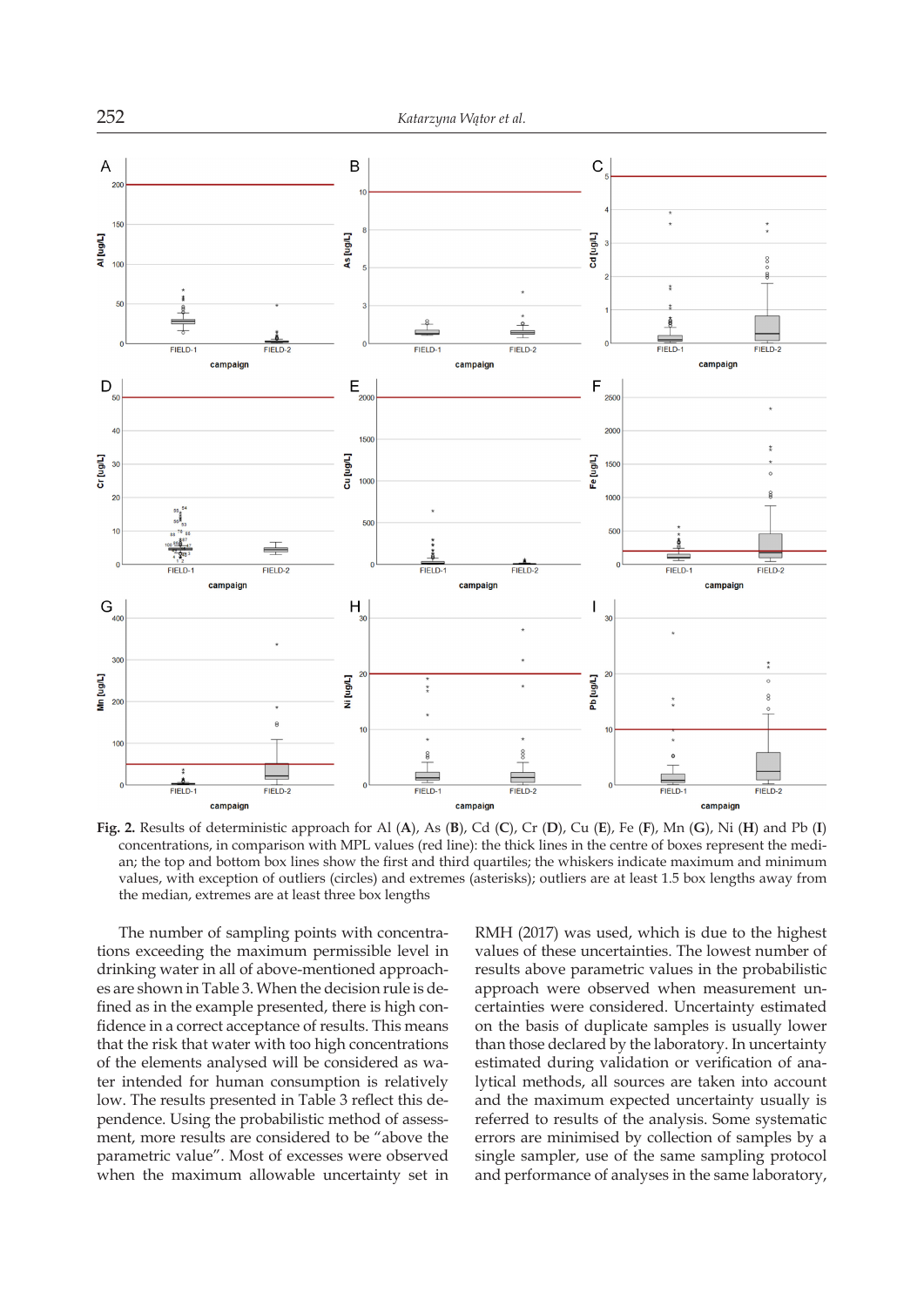



using the same analytical method (Ramsey & Ellison, 2007; Wątor et al., 2016; Rusiniak et al., 2017). In view of the very low concentrations of Al, As, Cd, Cr and Cu, which were definitely below MPL values, any excess was observed in deterministic and all probabilistic approaches alike. Table 3 shows the number of samples with concentrations in excess of MPLs (EC, 1998; RMH, 2017) in deterministic and probabilistic approaches, with different variants of uncertainty estimates for four other elements, *viz*. Fe, Mn, Ni and Pb.

### **4. Conclusions**

Knowledge of uncertainty of analytical results is of crucial importance in assessing compliance with requirements for the quality of water intended for human consumption. Uncertainties estimated on the basis of at least eight duplicate samples (Ramsey & Ellison, 2007) will allow the end user to make correct decisions and assess the fitness of the results of measurements for the intended purpose. To minimise the risk of incorrect decisions it is necessary to consider the concentrations measured along with uncertainty which include all possible sources. The use of a deterministic approach or an underestimated uncertainty in a probabilistic approach may result in making wrong decisions.

# **References**

- Demetriades, A., 2010. Use of measurement uncertainty in a probabilistic scheme to assess compliance of bottled water with drinking water standards. *Journal of Geochemical Exploration* 107, 410–422.
- EC, 1998. *Council Directive 98/83/EC of 3 November 1998 on the quality of water intended for human consumption. Official Journal of the European Communities* 330, 1–23.

**Table 3.** Number of sampling points with concentrations in excess of MPL (EC, 1998; RMH, 2017) in deterministic and probabilistic approaches, with different variants of uncertainty estimates

|  |                                      |                 | Parameter |    |               |               |
|--|--------------------------------------|-----------------|-----------|----|---------------|---------------|
|  |                                      |                 | Fe        | Mn | Ni            | Pb            |
|  | FIELD-1 Deterministic approach       |                 | 17        |    |               | $\mathcal{P}$ |
|  | Probabilistic approach $x + U_{lab}$ |                 | 22        |    | $\mathcal{D}$ | 3             |
|  |                                      | $x + U_{RMH}$   | 27        |    | 3             | 3             |
|  |                                      | $x + U_{meas}$  | 22        |    |               | $\mathcal{P}$ |
|  | FIELD-2 Deterministic approach       |                 | 44        | 26 | 3             | 14            |
|  | Probabilistic approach $x + U_{lab}$ |                 | 46        | 31 | 3             | 15            |
|  |                                      | $x + U_{RMH}$   | 51        | 37 | 3             | 16            |
|  |                                      | $x + U$<br>meas | 44        | 29 | ∍             | 14            |